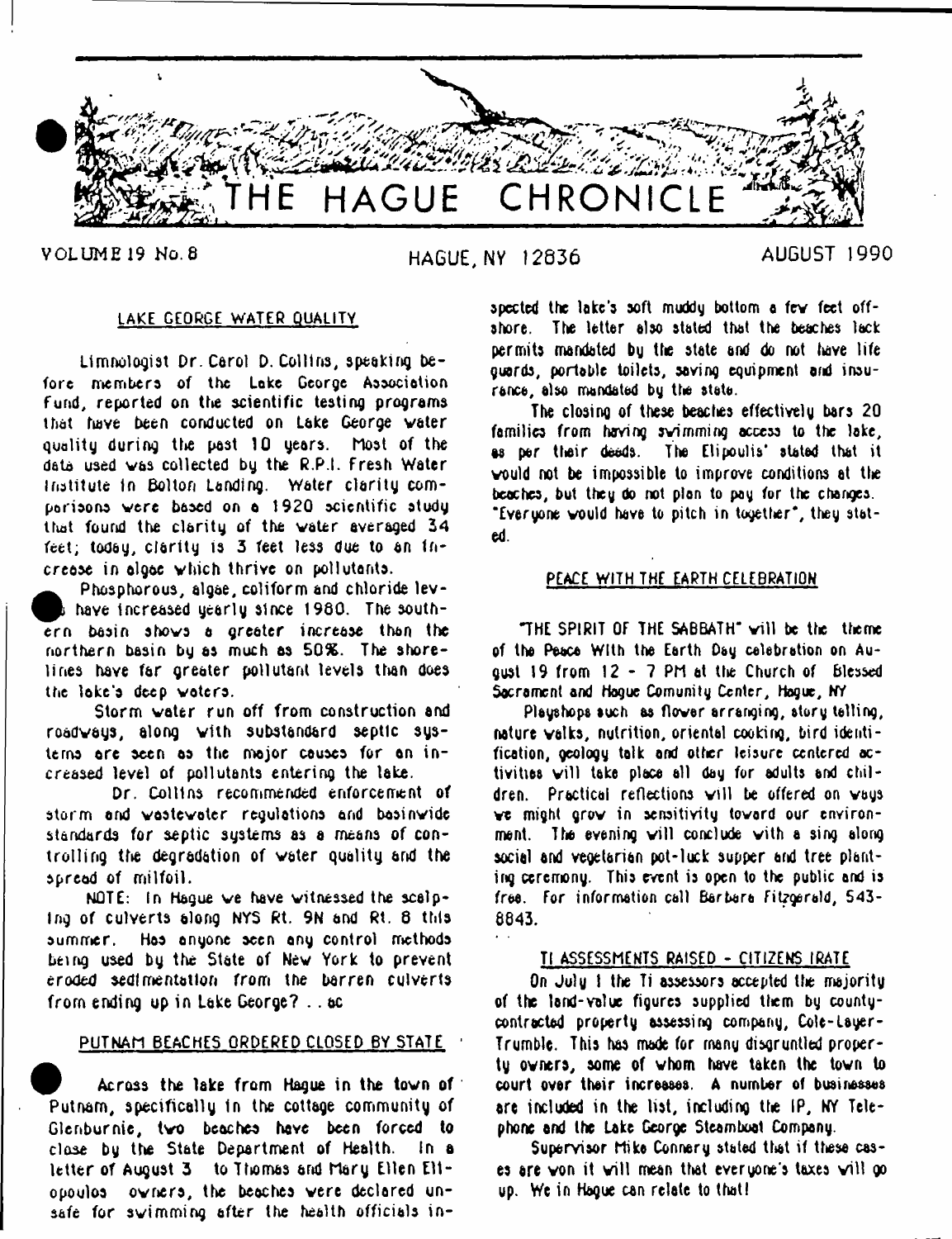#### HAGUE HISTORICAL SOCIETY TRAVELS

Thursday, September 6th (Rain Date Friday, the 7th) the Hogue Historical Society has planned a trip to Camp Sagamore, Racquette Lake, the last of William Durant's Great Camp Masterpieces.

Cor pools will leave the Community Center parking lot promptly at 8AM for the almost two-hour drive to Sagamore. The tour of Sagamore will start at 10:00AM.

After touring Sagamore members will head for Old Forge and lunch at one of the interesting eating places there.

All are welcome to come. Please contact Robert Cole, President (543-6176) by September 4th for a total count to be made.

## MOHICAN HOME BUREAU

The first meeting after our summer vacation will be held on September 4, 1990 at our new meeting place, the Hague Community Center. Meeting starts at 10 AM until you finish your project or care to leave. Bring gour lunch, we fur nish dessert, coffee end tea.

Anyone caring to join our organization is welcome to come, meet us and enjoy learning arts and crafts, sewing, and many other things. Our dues are  $$8.25$  for the year. Dues will be collected at this meeting for the 90/91 season.

Our project for this meeting will be a Scissors Holder. Teacher will be Claire Best. Bring the following materials to meeting if you vent to make this attractive holder:

1 sheet plastic mesh  $(7 \text{ hole} = 1 \text{ in.})$ 

pink yarn

vhite yarn

 $1/2$  yd. gathered lace  $(1.1/2$  in.)

6 small buttons

scissors end needle

If you don't care to make this project bring one of your ovn.

Would like to announce tvo changes on our board. Cindy Coons has requested to be replaced as secretary as her schedule is very heavy vith County Home Bureau. Her replacement is Betty Van Sleet. Ruth Huestis vho vas in charge of Craft Programming is being replced by Claire Best. We want to thank both Claire and Betty for helping us fill these positions.

We vant to thank all our members for their efforts in making our booth at the Hague Arts and Crafts Fair on August 4 a huge success.

Hope you all had a nice summer vacation attd looking forvard to seeing you in September. Bring a friend who is interested in what Home Bureau is oil about. . .Trudy Karrnozin

- 2 - *i*

#### HAGUF SENIOR CITIZENS CLUB

On Saturday, August 25th, there will be a bus trip to Queeche, YT to the Vermont HIGHLAND GAMES. (Bagpipers, Scottish dancing, sheep dog trials, caber tossing - something going on all day.) The price of admission is \$5. Food is available on the grounds, but it is suggested, particularly if you are on a special diet, to provide some victuals of your own. The bus will leave the Hague Community Center parking lot at 8 AM, but riders should be on hand at 7:45 so that noses can be counted and the admission fee collected. Please have the exact amount so that change will not have to be made. The last day to sion up for this trip is August 20th. All Semors (50+) vho ore residents (seasonal or year-round) of Hague are velcome to make this trip. If more than 48 people sign up for this trip, their names will be put on a reserve list and if there are cancellations, they will be called in order of sign up. BRING VOUR FOLDING CHAIR. Some protection is available from light showers, but should it rain hard, the trip will be diverted to the Bennington, VT Museum. (The cost of admission to this museum is \$3.50, so come prepared with that exact amount, too.) To register for the August 25thtrip, phone 543-6161.

There will be a regular business meeting on Tuesday, August 28th at 1:30PM at the Hogue Community Center. We hope tht Al Van Sleet will shov his pictures *of* his historic flight with George Hanna.

#### MEMORIAL PLAQUE TO BE DEDICATED

A memorial plaque will be dedicated in honor of Dr. Harold R. Celhaar at the regular 10 AM service of Grace Memorial Chapel on Sunday August I 9.

The worship service will be conducted by the Reverend David Lawrence, while the dedication ceremony wil be by a long time friend of the  $^{\prime}$ Gelhaar family - the Reverend Cornelius Van Leeuven.

#### \*\*\*\*\*\*\*\*\*\*\*\*\*\*

*tti& f'e ege is i-ten tte test exercise is one o f discretion.* . . . *Laurerce J. Peter*  $B/9c$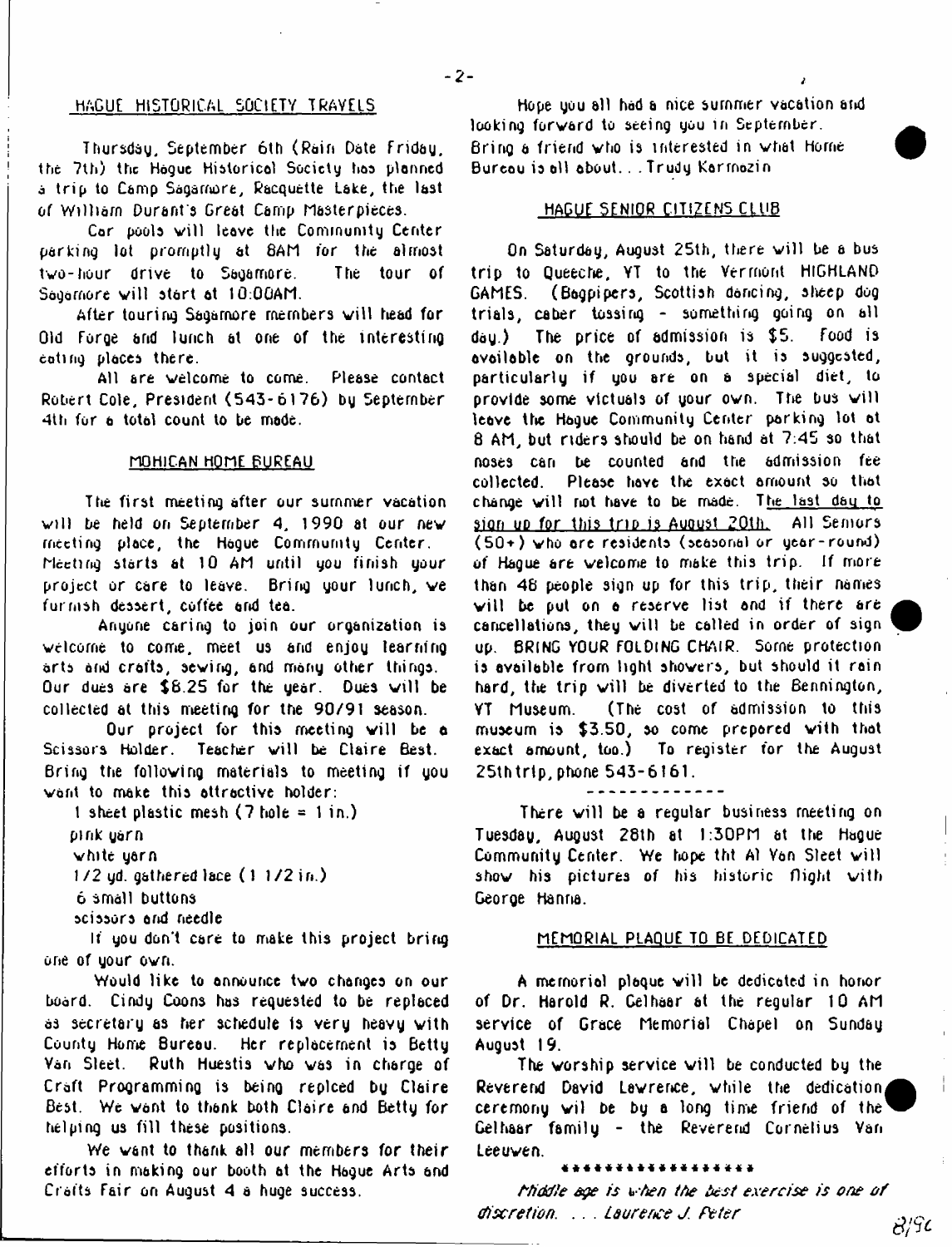## - **3**-

# **KAGUE ZONING BOARD OF APPEALS**

**With the leek of agenda for the Z.BA. on July , the meeting was cancelled.**

## **HAGUE PLANNING BOARD - 8 /2 /9 0**

**Mark Bagdon and Bruce Rever from Bagdon Environmental Associattes, Inc of Del mar, NY outlined the services their company can provide to assist communities vith various planning needs from reviewing existing zoning, subdivision and sanitary codes to reviewing environmental assessment forma and environmental impact statements for proposed projects. This presentation was for informational purposes only so that the Planning Board, Zoning Board of Appeals and Town Board could be aware of available technical assistance if required.**

**A public hearing on the minor subdivision of a 1.09 acre parcel from Sec. 19, Block 01 Lot 39 located on Rt. 8 in Grophite was held at B:00 PM. No one spoke for or against the proposal.**

**The regular meeting opened at 8:10 PM. The minutes were approved os read.**

**The subdivision of the T.09 acre parcel was<br>
approved with the condition that lots currently<br>
shown on the Town of Hague Tax Map as Sec. 19 | The subdivision of the 1.09 acre parcel was proved with the condition that lots currently Block 01 , Lots 39.2 and 40 be deeded to the same person or persons. (This land transaction occurred in 1961 without jurisdictional opproval. The conveyance of 1.09 acres was less than the minimum lot size requirements for the zoning district, but would have been permitted hod it** been combined with Lot 40. **subdivision was filed to tegalize the transaction. The combination of Lot 39.2, owned by Christopher Lehr and Lot 40, owned by Christopher and Jean Lehr, would then become a conforming lot for the zoning district.)**

**Mr. Takonis, owner of the southern lot of the Richard Baker Terrace Road subdivision of Sec. 47, Block 1, Lot 8, requested modification of the conditions imposed on his lot of the 4-1ot subdivision. A site visit was scheduled to determine if the conditions of subdivision approval had been fulfilled. . ac**

#### \*\*\*\*\*\*\*\*\*\*\*\*\*\*\*\*\*\*\*\*\*\*\*\*\*\*\*

**To perform well elites need tending and nurturing. They need attention, and would rather be persecuted than ianored. With the masses it is the other voy around — like weeds, they thrive best when left alone. . . Eric Hoffer**

## **HACUETOWN BOARD AUGUST 14. 1990**

**With the privilege of the floor, Mrs. Geraldine Loughlin of Overbrook Rd. Ext. and Donold Best of Cape Cod Yillage questioned whether something could be done about the flooding of their properties.**

**The only communication this month is the one in which Supervisor Bolton will apply for a landfill closure grant after meeting the two restrictions required for eligibility**

**Committee reports Include: temporary repairs to the Chamber building sever system; vandalism occurred at the Town Shed - no charges were filed but culprits were warned If there Is a next time, there will be charges; eventually the** culvert problems on Split Rock Road will have to **be addressed - for now repairs have been made; Robbins Shattuck Rd. has been redesigned where it meets Dodd Hill Rd; a public telephone has been installed at the Chamber building in the park.**

**In unfinished business: At 181 points Hague is first on priority list for a 3 million dollar grant** request Haque will make to the state. Survey by **Clough Harbour Assoc, w ill see if this sever project is financially feasible. John Breitenbach, Recycling Coordinator brought us up to date. Changes must be made for our recycling and landfill closure plan. Compactor may have to be moved closer to the entry oate. If anyone h8s any ideas for making recycling easier or better,** contact John Breitenbach at 543-6161. **Supervisor Bolton tells us that Warren County has markets for used paper, plastic and tin.**

**New business: Supervisor Bolton in a motion, received unanimous approval to sign an agreement vith the LGPC on waste water regulations. Bolton Landing, Lake George, Queensbury, Hague, and the mayor of Lake George are all Involved; a motion was approved to hire C.P. Sign Co. of Crown Point to prepare a sign to be placed on the front of the new community center at a cost of \$2,475; passed unanimously was Resolution \* 1 4 opposing the 1990 Environment Bond Act (land acqufsitloned by the state) - w ill be on the Nov. 1990 bollot. At the county level on agreement has been reached with Resource Integration Systems tnc. for recycling center; amending 1990 budget for operotion ond maintenance plan and vector investigation on municipal landfills by Clough Harbour Assoc (Cont. on page 4)**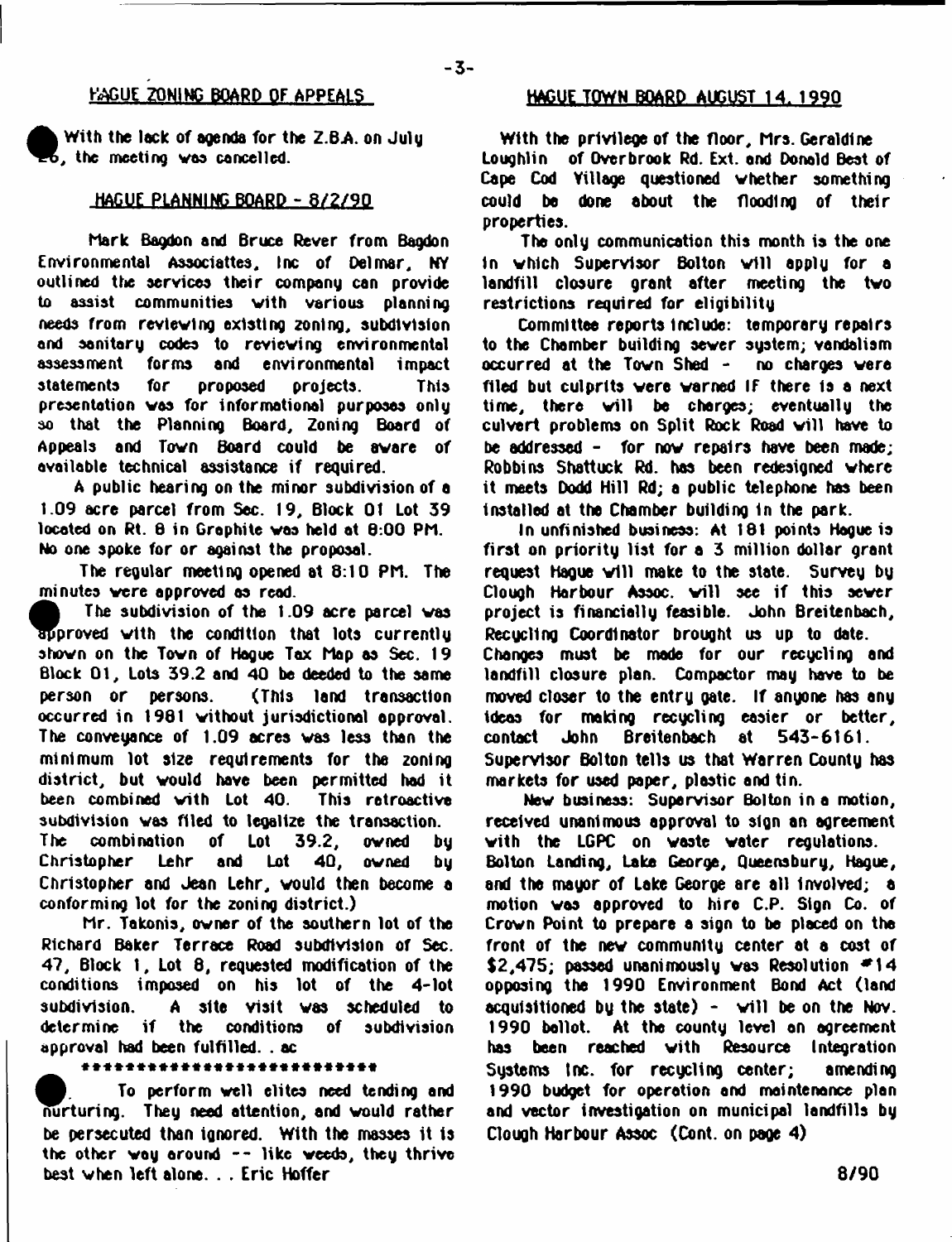# **Town Board (Cont. from p.3)**

**An open meeting between assessors and town attorney on 8 /1 6 /9 0 at 7:30 AM v ill be held to discuss low suite by the state and counter suit by Hague re: assessed valuation of state land**

**Resolution \* 1 3 was passed to permit the first principal payment on the community center bond anticipation note. It includes principal and** interest and means that 20% of the building will **be paid for. You may remember this is** a **5 - year bond. . CL.**

#### FLYOVERS IN THE AQIRONDACKS

Low-flying military jets are a problem in New York's six-milhofr-acre Adirondack State Park. The park lies under two Strategic Air Command training routes, one of which orosses nine public wilderness and oanoe areas. These routes are mainly used by B-52 and FB-111A pilots conducting mock bombing runs into the Fort Drum Military Reservation near Watertown, about IS miles from the park's western border. Some fly as low as 500 feet over parts of the park. On top of that. National Guard units from at least four states use parts of the park for training runs.

State officials have met repeatedly with the military, and last fall an agreement was reached that decreased the number of flights over certain wilderness areas in the southern Adrondacks. Defense Dept, and State environmental officials also agreed to set up a program to monitor these flyovers.

Scores of residents have complained about the flights. Environmental groups too, have protested, some questioning the military's finding that the flights have no significant impact on the nesting practices of such endangered species as the bald eagle and the peregrine falcon.

One environmental group, the Adirondack Council, has published a booklet, muoh like a bird-w atcher's guide, with drawings and descriptions of various military planes to give those who want to complain about noisy flyovers a better idea of who is responsible.

Still, not everyone is complaining. While some local governments have passed resolutions opposing them, others have issued statements of support for the mlitary.

And one Saranao Lake resident, Robert Moody, in a letter to his looal newspaper last year, said he was proud to see the planes.

Thy boys and girls, train hard, remain the best in the world," he wrote, "and when my buddies and I are out hunting and fishing and you zoom overhead, we will all shout, "That's one of ours....."" . . Sam Howe Verhovek

#### \*\*\*\*\*\*\*\*\*\*\*\*\*\*\*\*\*\*\*\*\*\*\*\*\*\*\*\*

**To be able to fill leisure intelligently is the last product of civilization. .. Arnold Toyrtee**

## **WARREN COUNTY SEWER PROJECT**

'i

**A small audience of 11 attended the Aug. 7** informational meeting concerning the sewer **informational** meeting concerning the sewer project for Warren County which **wastewater facilities for our ovn hamlet of Hague. Shawn Veltman and Jim Ryan of Clough, Harbour, Assoc, gave an excellent detailed presentation covering every erea from funding to time frame.**

**This study for the vest shore end southern lake basin (including above mentioned Hague facility) w ill result In design and construction** drawings and specifications **facilities in those areas.**

**Funding is through NYS Dept, of Environmental Conservation, municipal grants with the technical assistance supplied by Clough, Harbour Assoc., planners ond engineers and PjC. Environmental attorneys Holan and Straub.**

**The major issues in a feasibility study will**<br>In alternatives and construction costs. An **include alternatives end construction costs. An** environmental impact statement will be drafted with the following issues to be addressed:

- **1. Historical and archaeological resources**
- **2. Natural resources.**
- **3. Construction related impact**
- **4. Socio-economic impact**
- **5. Growth Inducing impact.**

Since our interest is in Hague you will be interested in knowing we will be a separate part **of the project, because of our location in the county. Helped by e survey in our community two summers ago, Clough Harbour was able to** 2**ero in on a number of areas for the collective procedure, e wastewater treatment plant.**

**By the year's end the alternatives for and** needs of Hague will be identified and public **hearings can begin. Possible construction may begin in 1992.**

#### HAGUE FIRE DEPARTMENT EMERGENCY SQUAD

**Business was slow for the Hague Emergency Squad In July. (This is GOOD news)**

**7 cells - 678 miles - 61 patient hours snd 4 mutual aid calls.**

**The fund drive for the nev fire truck and the** new ambulance continues. The food and rummage **sale was very successful and added to the- fund. A**

Ed: Please remember the fire Department when **you leave for the winter. We hope you won't need them, but one never knows. They are really a very dedicated group of men and women, on call 24 hours e day to serve you. 5 /? C**

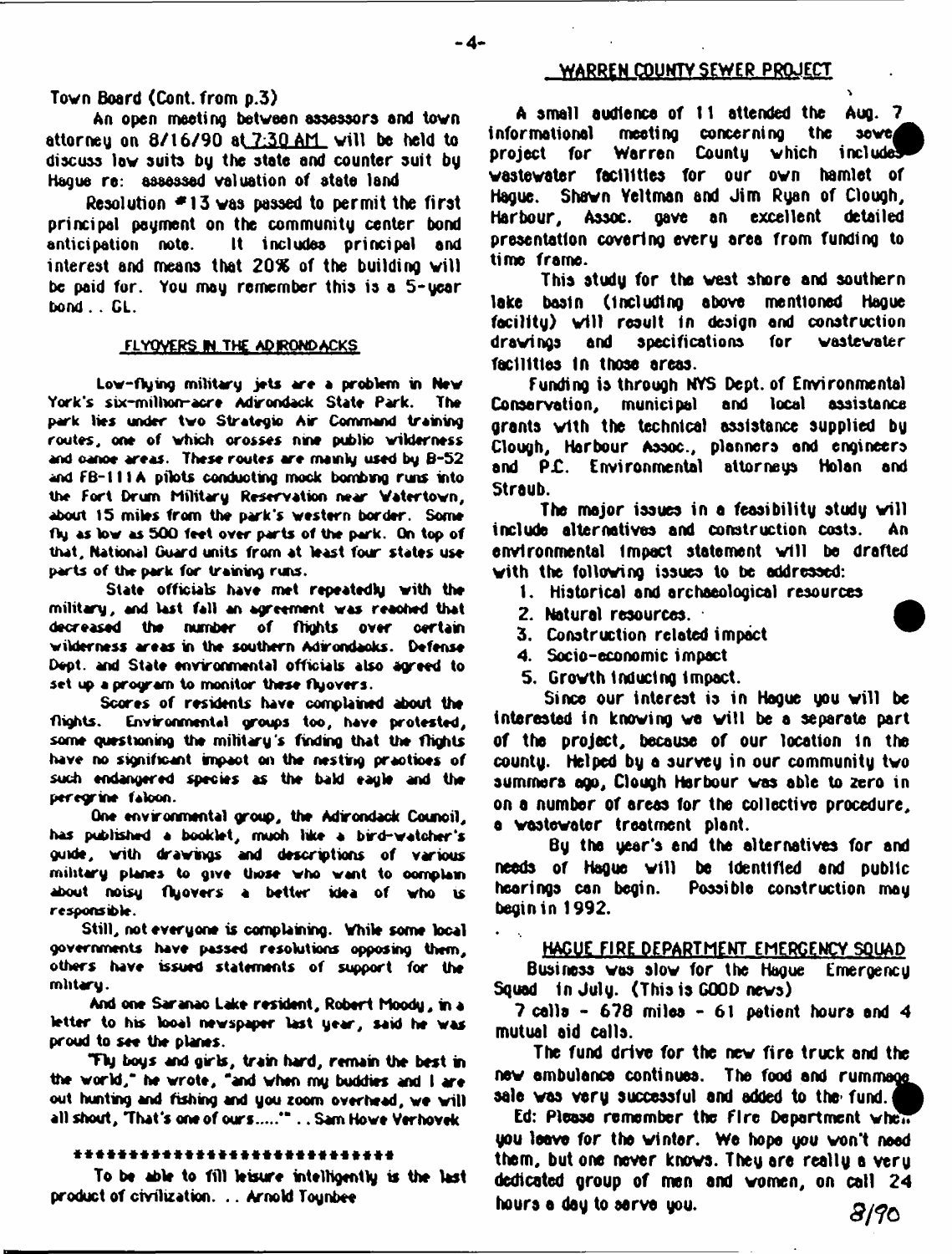#### ART SHOW

**f** Featuring award winning artist Marion Malley<br> **Francish at Hancock House, Ticonderoga August 11<br>
through August 28. Mrs. Walsh's works include oil** | Featuring award winning artist Marion Malley alsh at Hancock House, Ticonderoga August *\* 1 and pastel paintings of a wide range of subject matter.

Gallery hours are from 1 OAM to 4PM.

#### LAKE GEORGE JAZZ WEEKEND

Saturday, September 8, 2 - 6PM: Janet Grice Group, Dakota Staton, the Vibration Society.

Sunday, September 9, 2-6PM: Michele Rosewoman, Toshiko Akihoshi Jazz Orchestra featuring Lew Tabackin.

Presented by the Lake George Arts Project. (518) 668-2616. Free admission.

## BLOODMOBILE TO COME TO TICONDEROGA

The Red Cross Bloodmobile will be in Ticonderoga on Thursday, August 23 from 11 AM to 5 PM at the First United Methodist Church on Micker St.

There has been a lot of publicity about problems in area blood centers, but understand the lab work on this drawing will be under the supervision of the Greater Upstate Regional Blood Center in Syracuse.

If you would like to make an appointment to expedite your time, call 585-6321. Also, if you have any questions about donating, call the above number or the American Red Cross, Adirondack Chapter in Glens Falls, at 518-792-6545.

#### CARILLON GARDEN CLUB BAZAAR

The Carillon Garden Club will once again present its annual bazaar, which will take place on August 18 at the United Methodist Church in Ticonderoga. The tables w ill be full of hand-crafted items for the early Christmas shopper - White Elephant tables; home-baked items - jewelry and scarves; live plants featuring a special purchase of early fall chrysanthemums; and light refreshments will be liable.

The sale will open at 10AM and continue until 3PM. Proceeds of the sale are used to beautify the communities of Ticonderoga and Hague.

#### VIEWPOINT

The following letter was recently received by the editor from David S. Soliday Jr. It is printed in its entirety.

Re: Hague Bass Tournament

Hague officials may be unwittingly "killing the goose that lays the golden egg." Let me explain. I have been fishing the lake for over 55 years and have seen a decline in the size end number of bass being caught . . . and my fellow fishing pals agree with this statement. We remember when you could only legally fish for bass in the month of August. We were told by the authorities, end we agreed, the Bass were on their nests or guarding their young in the early months of the summer. I remember swimming around the old Uncas dock 8rid seeing swarms of small bass being herded by their mother. No more, however.

I have been present when the Bass Tournament fishermen weigh in their catch. To rne it is a sad and somewhat pathetic sight. Many of the bass are females and many are obviously full of roe. All the fish are then dumped into the shallow boat slip . . . and some go belly up. Perhaps there are those who believe these fish will somehow find their way back to their nests or young ones and that all will live happily ever after. They must also believe in the tooth fairy. The Tournament participants have fast boats that can cover very efficiently every foot of the shoreline in almost a matter of minutes when you consider the number of boats involved. In spite of the equipment . . boats end all . . . the catch appears to be getting smaller each year . . . arid in my view this trend will continue. The bass cannot forever compete vith this annual onslaught.

Keep the Tournament if you will but make a new rule: "All female bass must be released where caught."

# SILVER BAY PROPERTY OWNERS ASSOCIATION

The August meeting of the Silver Bey Property Owners will be held on Wenesday, August 22. Speaker for the evening will be Mary-Arthur Beebe, Executive Director of the Lake George Association. Also present will be a representative from The Nature Conservancy vho will speak on the acquisition of lands (in particular on the east shore across from Silver Bay) and the on-going fund raising effort. Refreshments will be served at 7PM and the business meeting will commence at 7:30PM.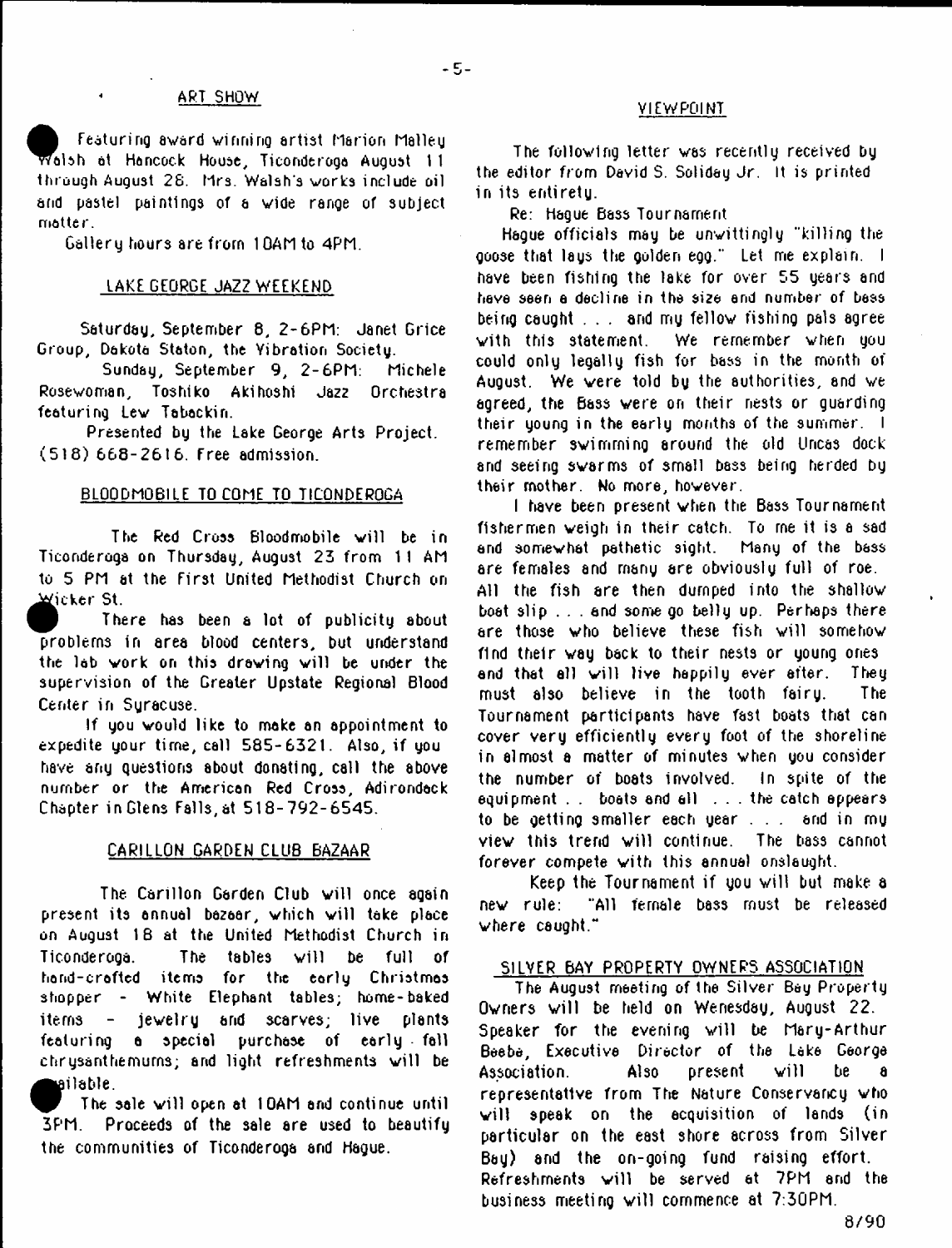#### HERITAGE DAY CELEBRATION

Ticonderoga's Heritage Museum is celebrating its third annual HERITAGE DAY on Sunday, August 26 from noon until 4PM on the Heritage Museum's grounds. Great things are planned for this day, including horse and buggy rides in the park, kite demonstrations, Club's exhibit, tours of the museum and the hudro plant, paper craft workshops, and many other interesting events.

One major attraction is the FIRST ANNUAL TICONDEROGA CHILI CONTEST. This will be open to the public. Everyone is a judge! Taste them all and decide on which one is the best. Contestants are needed, so get out your equipment and corne join the fun.

Flea market tables will be available on a consignment basis. Bring your own set-up spaces can be rented. At 2PM an auction will be held. Items are needed for this auction. These will also be auctioned off on a consignment basis. There will also be a Fun Run for all ages, using the park trails. Raffle tickets for a Lake George brunch cruise on the Lac du St. Sacrement will be on sale.

Sounds like a FUN DAY!

#### NEW LANDFILL HOURS

Beginning September 11 until October 31, the Hague Landfill be open from 12 Noon to 5 PM six days a week. It will be closed on WEDNESDAYS.

#### FROM OUR ASSEMBLYMAN. NEIL KELLEHER

RECYCLING STARTS AT HOME - Consistent, everyday recycling is critical to any solid waste program. The best place to begin is at home. Many of you already may be recycling newspapers, returning bottles and cans and separating glass and plastic from the rest of your garbage. This habit takes little more than four minutes a day and makes an enormous difference. It saves landfill space and cuts down on the number of bogs you take to the landfill every week. If you pay by the bag, recycling literally saves you money.

The items you separate and save are not trash, but resources. A plastic soda bottle could turn into a lawn chair and your recycled newspapers could be your next box of stationery.

Listed here are some suggestions to help

reduce the amount of garbage you produce at home and at the office.

\* Buy bulk items to avoid over packaging.

\* Buy milk in gloss bottles or paper cartons, not plastic jugs.

\* Use newspapers as packing material; recycle newspapers.

\* Start a compost pile by yourself or with neighbors.

4 Avoid buying disposable products.

4 Use cloth diapers - one plastic diaper takes 300 uears to biodegrade in a landfill.

*\** Buy paper, not foam, plates and cups.

*\** Use both sides of scrap paper.

\* Keep a coffee rnug and eating utensils at work, avoid plastic utensils.

\* Start a paper recycling program at the office.

Are you getting too much "junk mail?" To have your name removed from national mailing lists write: Direct Marketing Association, I t W. 42nd St., New York, NY 10163.

IN YOUR DAILY ROUTINE .. .

\* Buy unbleached coffee filters.

\* Water lawns in the mornings to minimize evaporation.

\* Clean walkways with a broom, not a hose.

\* Use cedar blocks instead of rnoth balls.

*\** **Plant a tree.**

\* Run washing machine and dishwasher only when full.

\* Insulate your hot water heater.

\* Install low-fluorescent bulbs; they require 75 percent less energy than incandescents.

\* Buy a fuel-efficient car.

\* Keep tires properly inflated  $\sim$  it saves on gas.

\* Clean the lint screen from your dryer frequently

4 Request a free or low-cost home energy audit from your utility company.

#### NOTE CARDS ON SALE

The youth of the Hague Baptist Church are selling note cards with a picture of the church. This landmark church is sketched in black and white and would make a veru nice gift to remember Hague by. 12 in a packet for \$2.50. Contact Carolyn Dykstra at 543-6535, or Chris Kuzianik at  $543-6191$ . The proceeds will be used to help refurbish the annex which is used for Sunday School.

\*\*\*\*\*\*\*\*\*\*\*\*\*\*\*\*\*\*\*\*\*\*\*\*

*Megating* t*rork works, provided the one delegating works too.* ... *Robert Half*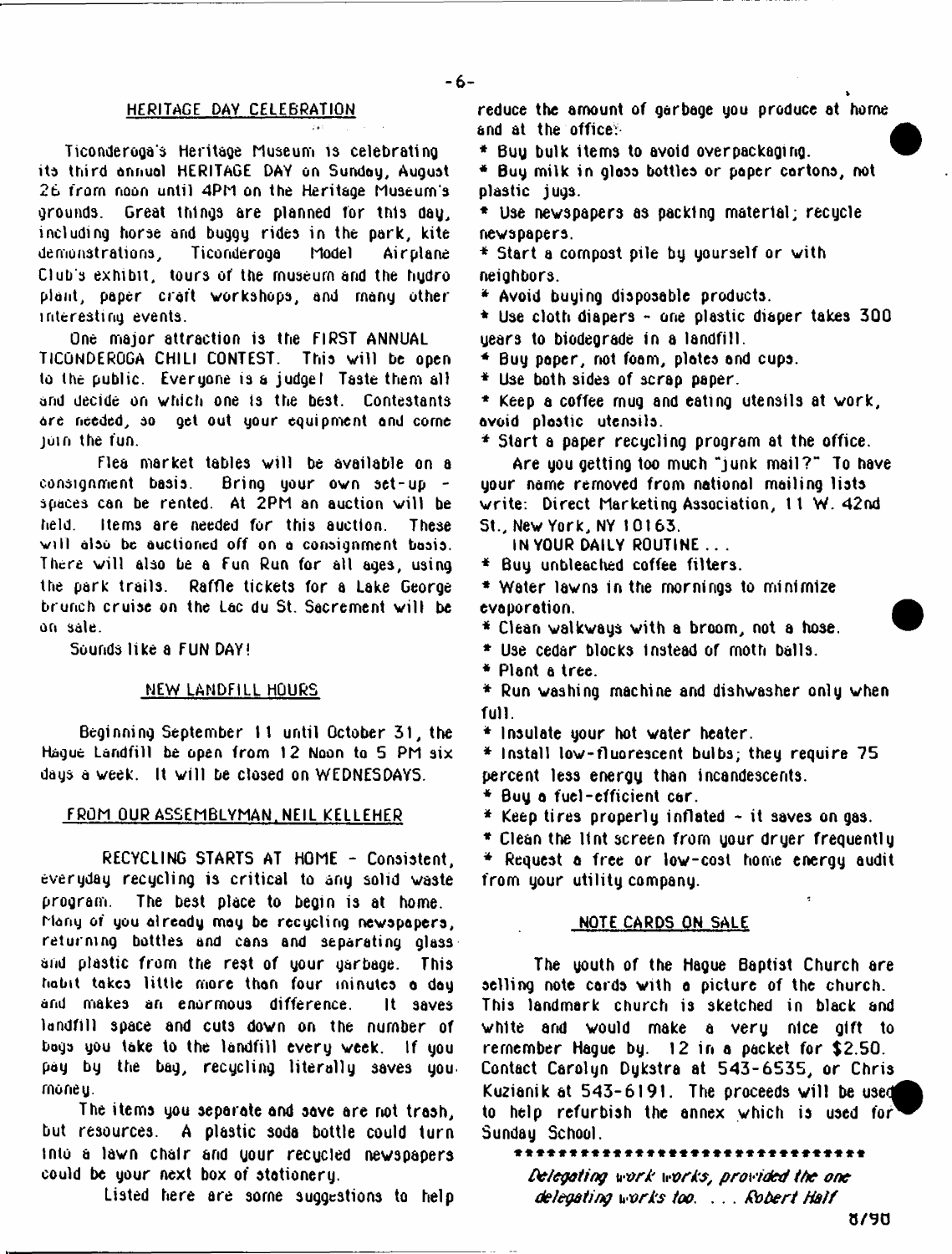#### **■ V SOUNDINGS**

**BORN** - A girl, Darcy Ann, to Dennis and Lisa **Johnson, Ticonderoga, in Glens Falls hospital on June 25, 1990. Maternal grandmother is Joan Andreasson, Friends Point, Hague.**

BORN - A girl, Emily Alanna, to Astrid and **Richard Mac Dowell, Emerson, NJ, on July 18, 1990. Proud grandparents are Mac and Marilyn Mac Dove 11, Silver Bay and Tenafly, NJ.**

**BORN - A hoy, Brendan John, to Richard and Lorraine (Feibusch) Car berry, Tequesta, FLon July 28. Proud grandparents are Dick and Jean Feibusch, Hague.**

BORN - A son, James Hamilton Kerr Bruner, Jr., on **Julu 28, 1990 to Gretchen (5chvar2) and Jamie Bruner in Albony, NY. Proud grandparents ore Muriel and Bob Schwarz, Clifton Park and Hague.**

**BORN - A boy, Daniel Scott Jr. to Daniel S. and ^ ^ illie Steit**2 **, Graphite, on August 5, 1990. ^Prandparents are Joan and Art Stem , Hague.**

**MARRIED - Robert J. DeLarm, son of Mr. & Mrs. James DeLarm, Hague, to Beth Garrett, on June 9** in Kerrville, TX.

MARRIED - Robert Russell Schwarz, Jr., son of **Robert and Muriel Schwarz, Clifton Pork and Hague, to Kathleen Lynn Flannery, Warren, NJ on** July 14, 1990. Kathle and Bob will be living in **Somerville, NJ.**

**DIED - Mrs. Alvin C. (Nancy Crawford) Welling, 70, summer resident of Friends Point, Hogue, on July 21 at Arlingon Hospital, Arlington, VA. Surviving are her hushand, MaJ. Gen. Alvin C. Welling, a daughter, two sons and four grandchildren.**

**Marine Pfc. KYLE J. MAY, son of Georglanna May of Route t , Hague, has been promoted to his present rank while serving at U.S. Army Ordnance Munitions and Missiles Command School, Redstone ^^trsen al, AL. A 19B6 graduate of Ticonderoga ^PHigh School, ha joined the Marine Corps in December 1989.**

**JOHN WATERS, son of Mr. & Mrs. Francis Waters, Hague w ill be leaving on August 24 for Saudi Arabia. He is the personal attendant, body guard and driver for his battery commander.**

# **HAGUE AMERICAN LEGION**

**Regular monthly ;meeting of Hague Post 1538, American Legion, w ill be held at the Legion Home on Wednesday Sept. 5 at 7:30PM. The Post will also boat the meeting of the Warren County Organization, American Legion, on Wednesday, September 12 at 7:30PM which all Legion members are welcome to attend.**

Legionnaires and quests will enjoy the annual **end of the season steak roost at the Legion Home on Labor Day, September 3, during which the** winner of the annual money doll raffle will be **picked.**

# **MOSES- LUDINCTQN HQSPlIALSIRYiQMLQUR, COMMUNITY**

**In addition to providing emergency services, special care for the seriously ill and confined patients, a Maternity Dept, and a Mental Health Unit for out-patient and those requiring a long stay environment, Moses-Ludington Hospital** offers clinics for Cardiology (3rd Tues. of every **month). Dr. Arthur Levy; Neurology (every other Monday) Drs. Rup Tandan and Jonathan Dissin; Urology (every Wed.) Dr. Raymond Meddocks; Oncology (every Thursday) Dr. Vincent Koh; Podiatry (last Fri. of every month) Dr. Bruce Herold; Rheumatology (1st and last Tues. of every month) Dr. Lee Bartholomew. A call to the hospitol (585-2831) to make an appointment for any of these clinics is all that's needed.**

**Drs. Koh and Maddocks are on staff at the Glens Falls Hospital; Drs. Levy, Tandan and Dissin are vith the Medical Center in Burlington, YT; and Dr. Bartholomew is the former Head of Department of Rheumatology at Albany Medical Center. We ere fortunate to have such qualified doctors servicing our clinics.**

**Also on staff at the hospital are Dr. Patricia Nobel, specializing in Pediatrics; Dr. Claire Wilmot and Dr. Jack Nobel, Surgery; Dr. Abdul Hameed, Psychiatry. An appointment for these specialized services can be made by calling the Doctor's office.**

**Tho hospital is here to service you and provide quality cere to the community.**

\*\*\*\*\*\*\*\*\*\*\*\*\*\*\*\*\*\*\*\*\*\*\*\* \*\*\*\*\*\*

**Work hard and save your money and when you are old you will be able to buu the thinos onlu the uouno can eniou.**

**8/90**